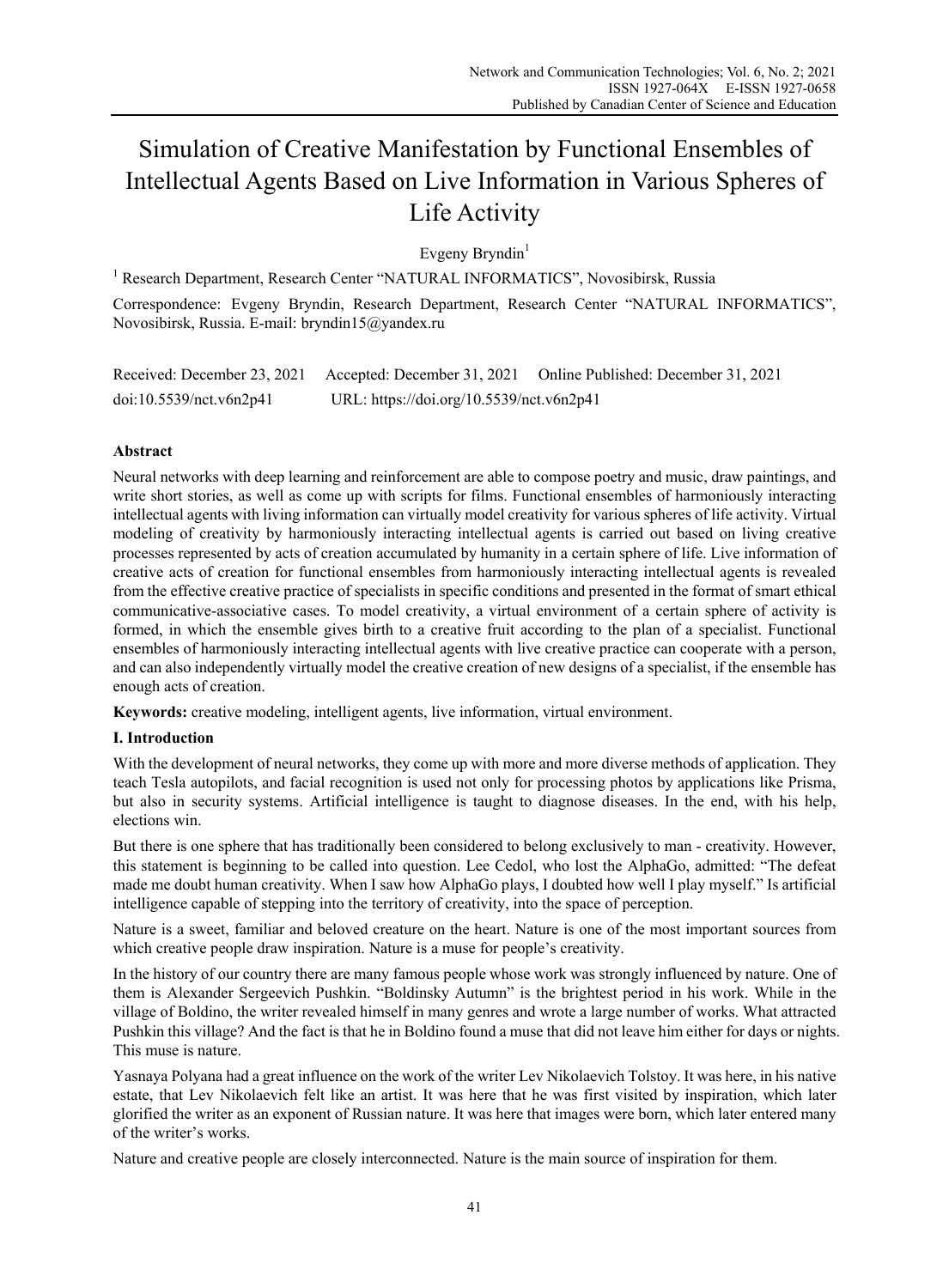A person has the ability to see the beautiful. Here, a man saw the depth of the blue sky, the flickering in the dark night of beautiful and mysterious stars, crimson sunset before a windy day, a gentle pink dawn nascent day, the wild beauty of the steppes, a crane pack in celestial azure, the reflection of the sun in clear droplets of morning dew, gray threads of rain in overcast autumn, a gentle stalk and blue - saw and was amazed and began to create his beauty, in his heart.

A man became creative when he heard a whisper of autumn leaves and fell in love with him, heard a bird's song and tried to convey it through sound reproduction and the creation of many musical instruments. When he managed to convey through his works of art the magazine of the spring stream and the ringing of the silver bells of the lark in the bottomless sky, he noticed the uniqueness of each snowflake and the longing from the curling of the snow blizzard outside the window, the affectionate shoulder of the wave and the solemn silence of the night. Man heard all this and, holding his breath, listens to the wonderful music and poetry of nature for hundreds and thousands of years. The world around us is reflected in a person's emotional state. Nature always inspires man, gives him a sense of beauty and harmony with the world.

Left alone with nature, a person can understand himself and find answers to all the questions of interest. This is her creative influence. Good nature has taken care of everything so that everywhere you find something to learn (Leonardo da Vinci). Man is endowed by the Creator with power over external nature, while in his work he is subordinate to it (Georg Hegel). Nature is a pleasant mentor, and not so much pleasant as careful and faithful (Michel Montaigne).

Humans are part of nature. At every step you can notice the influence of nature on human creativity. People tried to comprehend various elements and describe the impact of external forces on their activities. The consequence of this influence is the fact that the interaction of human activity and nature very often gives impetus to various creations. Nature fills the heart with the beauty of forests and flowering meadows, bright positive emotions, awakens joyful feelings, sows good and pushes for new creations. Usually, after a long stay in nature, the mind seems to be purifying, it begins to be filled with new thoughts and ideas that immediately want to run and implement. Simply put, we are inspired.

Everything that happens to people since their appearance is connected with spiritual laws, especially harmony, creativity and beauty. The ideal is the life of people in harmony with nature. Nature is perfect in terms of harmony and beauty.

Nature has creative qualities. It reproduces flowers, trees, grass, etc., in certain conditions, with living information about them. By feeding on the wildlife information of objects, processes, phenomena, connections and laws, man becomes the creator of living knowledge and living practice (Bryndin, 2021a).

The living information of Nature represents the communication vibrations of its essence. Man has a natural mechanism of creative activity with wildlife information of Nature. The mental biopolis of the mind perceives the communicative vibrations of Nature. When perceived natural communicative vibrations come into resonance with the vibrations of psychic energy of the associative neural network systems of the brain, then their figurative or linguistic similarity arises depending on the concentration of attention.

The article is devoted to the formation and creative manifestation of functional ensembles of intellectual agents based on live information.

The second section is devoted to the formation of a platform for a virtual creative living environment. It examines the presentation of creative acts by intelligent ethical communicative-associative cases and professional images of intellectual agents.

The third section describes the platform of creative ensembles of intellectual agents with smart hybrid competencies and functional harmonious self-organization of large ensembles of intellectual agents according to the law of gold section (Bryndin, 2021b).

The fourth section examines aspects of modeling creative activities by ensembles of intelligent agents in a virtual environment.

#### **2. Building Virtual Creative Living Environment Platform**

#### *2.1 Presentation of Information on Creative Acts by Smart Ethical Communicative-Associative Cases*

The presentation of living information of creative acts of specialists in a virtual creative environment is carried out by smart ethical communicative-associative cases. They use both attributes and sets of entities, processes, relationships, as well as parameters, characteristics, methods, digital models of human twins, knowledge, skills, behavior, images and other objects of harmonious interaction of ensembles of intellectual agents. For example: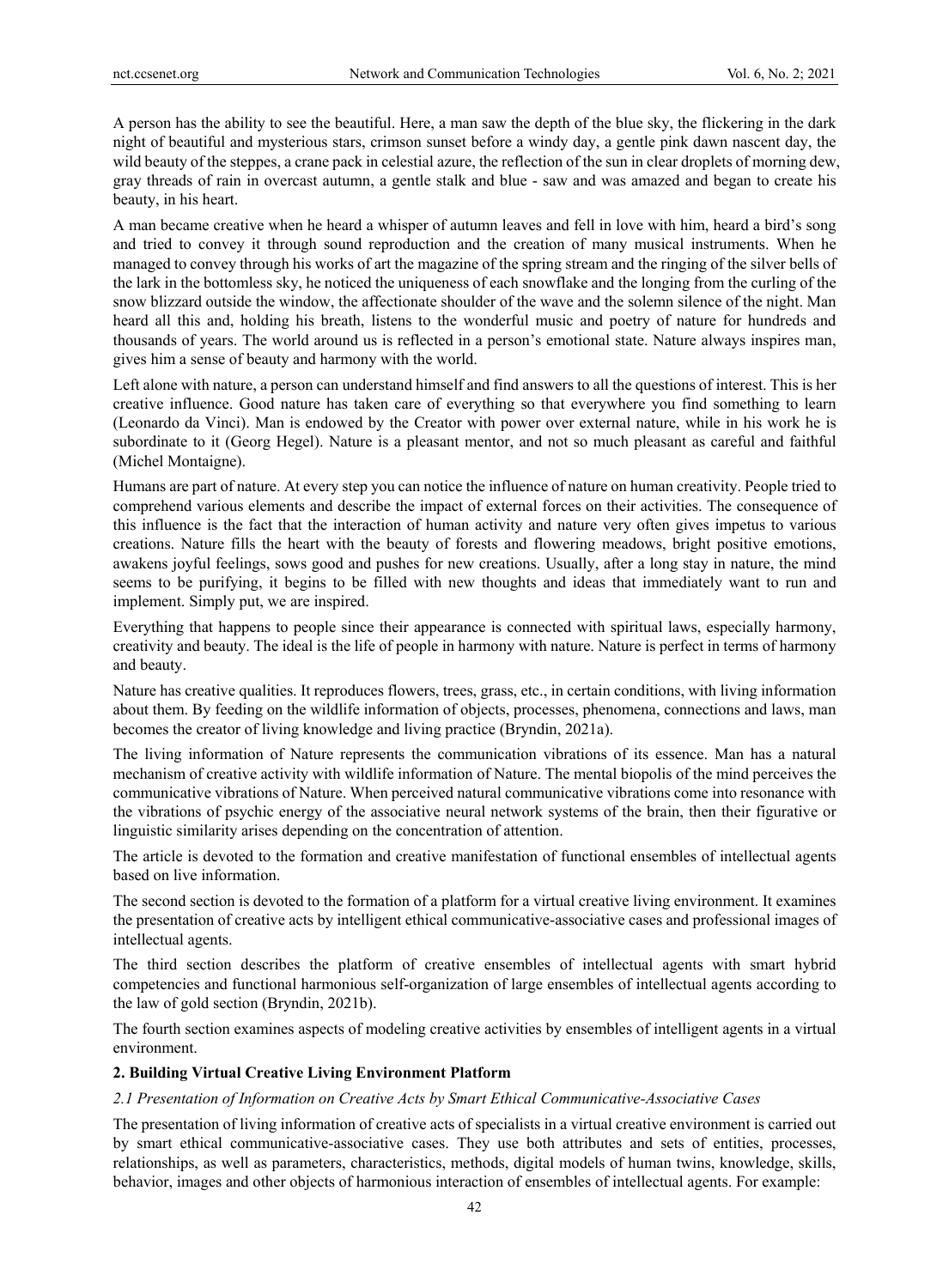| 2. Use case name                                                                        | Smart ethical communicative-associative communications of ensembles of<br>intellectual agents                                                                                                                                                                                                                                                                                                                                                                                                                                                                                                                                                                                                                                                                                                                                                                                                                                                                                                                                                                                                                                  |                                                                                                                                 |
|-----------------------------------------------------------------------------------------|--------------------------------------------------------------------------------------------------------------------------------------------------------------------------------------------------------------------------------------------------------------------------------------------------------------------------------------------------------------------------------------------------------------------------------------------------------------------------------------------------------------------------------------------------------------------------------------------------------------------------------------------------------------------------------------------------------------------------------------------------------------------------------------------------------------------------------------------------------------------------------------------------------------------------------------------------------------------------------------------------------------------------------------------------------------------------------------------------------------------------------|---------------------------------------------------------------------------------------------------------------------------------|
| 3. Application domain                                                                   | work and life                                                                                                                                                                                                                                                                                                                                                                                                                                                                                                                                                                                                                                                                                                                                                                                                                                                                                                                                                                                                                                                                                                                  |                                                                                                                                 |
| 4. Deployment model                                                                     | hybrid                                                                                                                                                                                                                                                                                                                                                                                                                                                                                                                                                                                                                                                                                                                                                                                                                                                                                                                                                                                                                                                                                                                         |                                                                                                                                 |
| 5. Objective(s)                                                                         | Harmonious and universal application of large ensembles of intellectual agents                                                                                                                                                                                                                                                                                                                                                                                                                                                                                                                                                                                                                                                                                                                                                                                                                                                                                                                                                                                                                                                 |                                                                                                                                 |
| 6. Narrative                                                                            | The standard case defines the properties, characteristics and attributes for<br>harmonious self-organization of large ensembles, consisting of a set of<br>functionally interfacing intellectual agents with competent images of smart hybrid<br>competencies. They determine the state of stable equilibrium that arises from the<br>correct distribution, combination, interaction of intelligent agents. To obtain the<br>necessary result, competent images of intelligent agents with smart hybrid<br>competencies are formed. The functions of interaction of intellectual agents of the<br>ensemble are set. According to the law of gold cross-section, the critical value of<br>intellectual agents is determined. Then the functional self-organization of the<br>ensemble is carried out by achieving synergy in the functions of interaction of<br>intellectual agents. Then the ensemble adapts to a specific environment. As a result<br>of harmonious functional self-organization, in accordance with the standard case, a<br>target ensemble of intellectual agents is formed to obtain the necessary result. |                                                                                                                                 |
| Stakeholders<br>7.<br>and                                                               | Highly technological producer and user.                                                                                                                                                                                                                                                                                                                                                                                                                                                                                                                                                                                                                                                                                                                                                                                                                                                                                                                                                                                                                                                                                        |                                                                                                                                 |
| stakeholder considerations                                                              | Legal and ethical aspects of interaction with society                                                                                                                                                                                                                                                                                                                                                                                                                                                                                                                                                                                                                                                                                                                                                                                                                                                                                                                                                                                                                                                                          |                                                                                                                                 |
| 8. Data Characteristics                                                                 | Simulations,<br>logical models,<br>real time,<br>streams of professional images,<br>smart,<br>regulated attribute,                                                                                                                                                                                                                                                                                                                                                                                                                                                                                                                                                                                                                                                                                                                                                                                                                                                                                                                                                                                                             |                                                                                                                                 |
| performance<br>9.<br>Key                                                                | AI management of professional cooperation process.                                                                                                                                                                                                                                                                                                                                                                                                                                                                                                                                                                                                                                                                                                                                                                                                                                                                                                                                                                                                                                                                             |                                                                                                                                 |
| indicators (KPIs)                                                                       | Improve of synergy between agents.                                                                                                                                                                                                                                                                                                                                                                                                                                                                                                                                                                                                                                                                                                                                                                                                                                                                                                                                                                                                                                                                                             |                                                                                                                                 |
| 10. Features of use case                                                                | Task(s)<br>Level of automation                                                                                                                                                                                                                                                                                                                                                                                                                                                                                                                                                                                                                                                                                                                                                                                                                                                                                                                                                                                                                                                                                                 | 1 .Safe interaction of technocratic societies.<br>2 .Building high-tech synergies of technocratic societies.<br>high automation |
|                                                                                         | Method(s)                                                                                                                                                                                                                                                                                                                                                                                                                                                                                                                                                                                                                                                                                                                                                                                                                                                                                                                                                                                                                                                                                                                      | Ethical language, behavioural and active communication<br>and utility and preference criteria                                   |
|                                                                                         | Platform                                                                                                                                                                                                                                                                                                                                                                                                                                                                                                                                                                                                                                                                                                                                                                                                                                                                                                                                                                                                                                                                                                                       | Artificial<br>Distributed<br>Supercomputer<br>with<br>Strong<br>Intelligence.                                                   |
|                                                                                         | Topology                                                                                                                                                                                                                                                                                                                                                                                                                                                                                                                                                                                                                                                                                                                                                                                                                                                                                                                                                                                                                                                                                                                       | Distributed Modular Interconnect Topology.                                                                                      |
| 11. Threats & vulnerabilities                                                           | Ethical aspects of interaction with society.                                                                                                                                                                                                                                                                                                                                                                                                                                                                                                                                                                                                                                                                                                                                                                                                                                                                                                                                                                                                                                                                                   |                                                                                                                                 |
| 12. Challenges and issues                                                               | Reputation, responsibility, security.                                                                                                                                                                                                                                                                                                                                                                                                                                                                                                                                                                                                                                                                                                                                                                                                                                                                                                                                                                                                                                                                                          |                                                                                                                                 |
| 13. Trustworthiness<br>considerations                                                   | Security and ethical models of harmonious self-organization of large ensembles.<br>A universal approach to the ethical and safe use of intellectual agent ensembles<br>with language behavioral and active communications.<br>Based on new data,<br>confirm that the ensemble of intelligent agents performs trained professional<br>process.                                                                                                                                                                                                                                                                                                                                                                                                                                                                                                                                                                                                                                                                                                                                                                                  |                                                                                                                                 |
| Use<br>of<br>14.<br>standards;<br>standardization<br>opportunities<br>15. Relevant SDGs | Creative process management technology can itself predict the optimal timing of<br>individual stages based on accumulated information about their labor intensity,<br>choice of equipment loading route and competencies of intelligent agents.<br>Industry, Innovation, and Infrastructure                                                                                                                                                                                                                                                                                                                                                                                                                                                                                                                                                                                                                                                                                                                                                                                                                                    |                                                                                                                                 |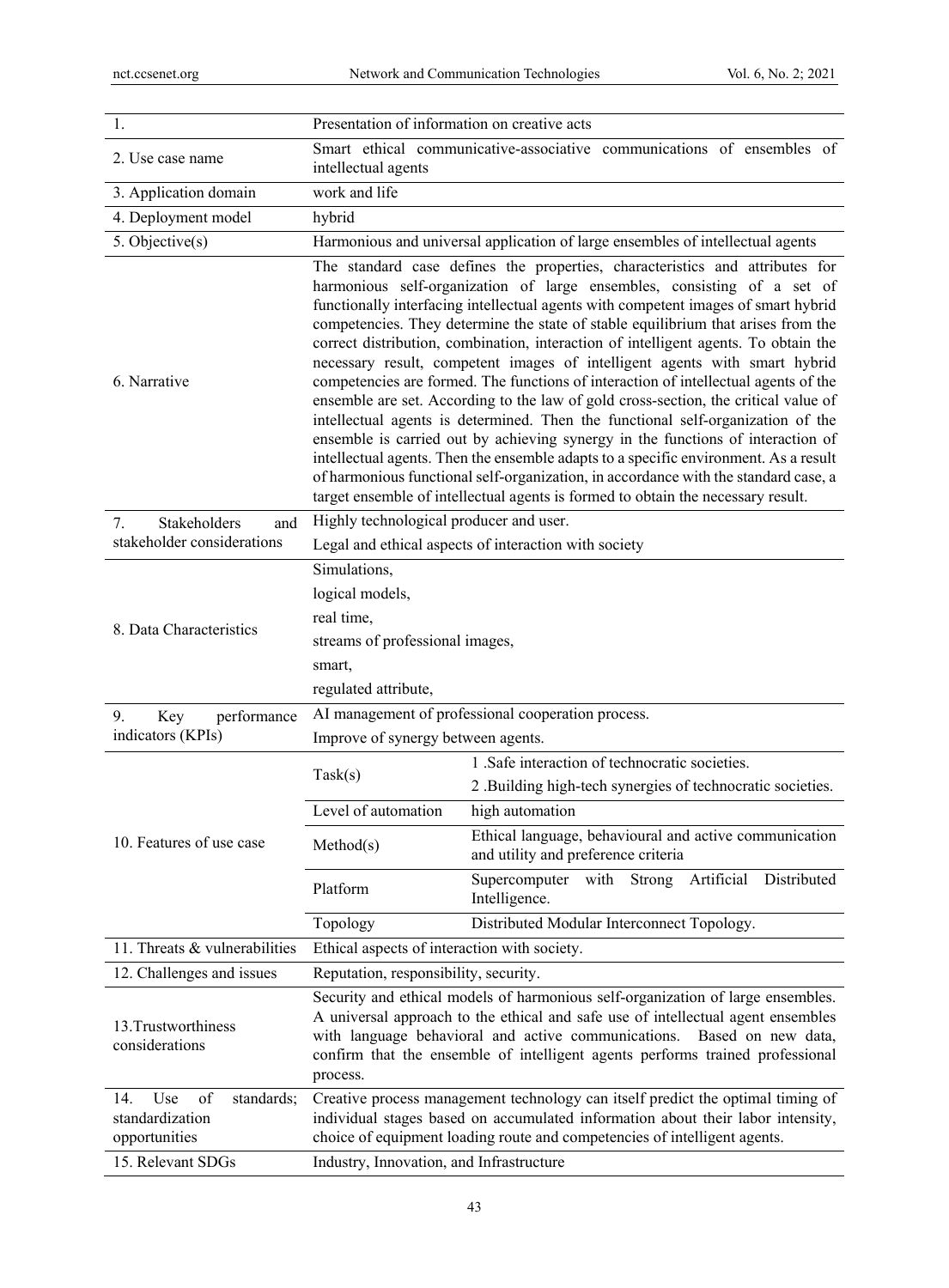# *2.2 Professional Images of Intelligent Agents*

Professional images of creative acts of intellectual agents indicate belonging to a certain profession. Professional images are a cognitive component of intelligent agents. The substantive components of professional images are creative functions, process and professional result of creative acts, criteria for assessing the achievements of the result. Professional images include an owl of evaluation characteristics and associated behavioral actions. The component composition of the professional image is described by the attributes of live information of the real environment based on an ethical standard (Bryndin, 2020a).

## **3. Intelligent Agent Creative Ensemble Platform**

Intellectual agents may have psychological, analytical, research, language, professional and behavioral hybrid competencies.

The research competence of intellectual agent ensembles requires to master and receive new creative acts to model the implementation of the proposed idea, work with various sources of creative processes of the virtual environment, explore such topics, conduct experimental observations, propose solutions to the proposed idea. The research competence allow to independently and in cooperation with a specialist to implement plans for the resolution of which there is no complete set of accumulated funds.

Analytical competencies, through the analysis of live information, extend the requirements for specific creative processes to target processes. Laying out the plan on components (A, B, C). Consider the data and identify the main creative acts. Determines the reason and consequence "if A..., then B." and use this to compose creative processes. They analyze complex situations, considering several possible causes and consequences. They conduct a comprehensive analysis of complex data, and by analyzing complex situations, they find a solution to the plan.

The process of self-organization of ensembles of intellectual agents is carried out according to the law of structural harmony of the system: generalized gold sections are invariants, on the basis and through which in the process of self-organization of the system they gain a harmonious structure, stationary mode of existence, structural-functional stability.

In recent years, cognitive systems with functional self-organization technologies have appeared (Banerjee, 2020; Papadopoulos, Antona, & Stephanidis, 2021; Chacón, Ponsa, & Angulo, 2020; Wang, 2020; 2021; Zhang, Zeng, Pan, Shi, & Lu, 2021; Sugali, Sprunger, & Venkata, 2021; Babulak, 2021; Bryndin, 2021c). A fundamental step in describing such systems was taken by a Danish scientist who worked in America for many years, Per Buck in the theory of self-organized criticality (Buck, 2013). The title emphasizes that the system self-organizes into a critical state in which its dynamics acquire large-scale invariance in collective interaction in the network that develops as a result of self-organization. This approach is called "connectionism" (from English to connect connect).

The steady distribution of positive and negative responses of interacting links according to the law of the golden section determines the critical value of the intellectual agents of the ensemble. An ensemble having the number of necessary intellectual agents of equal or more critical importance is capable of self-realization and obtaining the necessary result. Determining the critical values of the ensembles of intelligent agents for the implementation of various sets of functions and competencies will help create a universal large ensemble to implement creative processes and designs according to the law of the golden section. To implement and maintain this project requires ultra-powerful supercomputers (Bryndin, 2019b ).

# **4. Modeling of Creative Activities by Intelligent Agent Ensembles in Virtual Environment**

Modeling of creative activity by ensembles of intellectual agents in a virtual environment is carried out by ethical communications of images of creative acts of intellectual agents. Intellectual agents model professional, ethical, synergistic, causal, functional, associative-communicative and technological competencies of creative acts.

Modeling helps build creative practice in real time and at the same time use it to train intelligent agents. Modeling determines the ethical status of intelligent agents and the limits of professional image attribute values. The ethical state of intellectual agents within the values of the attributes of professional images contribute to their ethical communications.

Ethical communications are based on a system of stable forms of communication, prescribed by society as rules of behavior to establish contact of interlocutors, maintain communication in a chosen tone, respectively, their social roles and role positions relative to each other, and mutual relations in a professional environment. The degree of ownership of creative ethical etiquette determines the degree of professional fitness. Knowledge of creative ethical etiquette is the key to success in the implementation of creative design.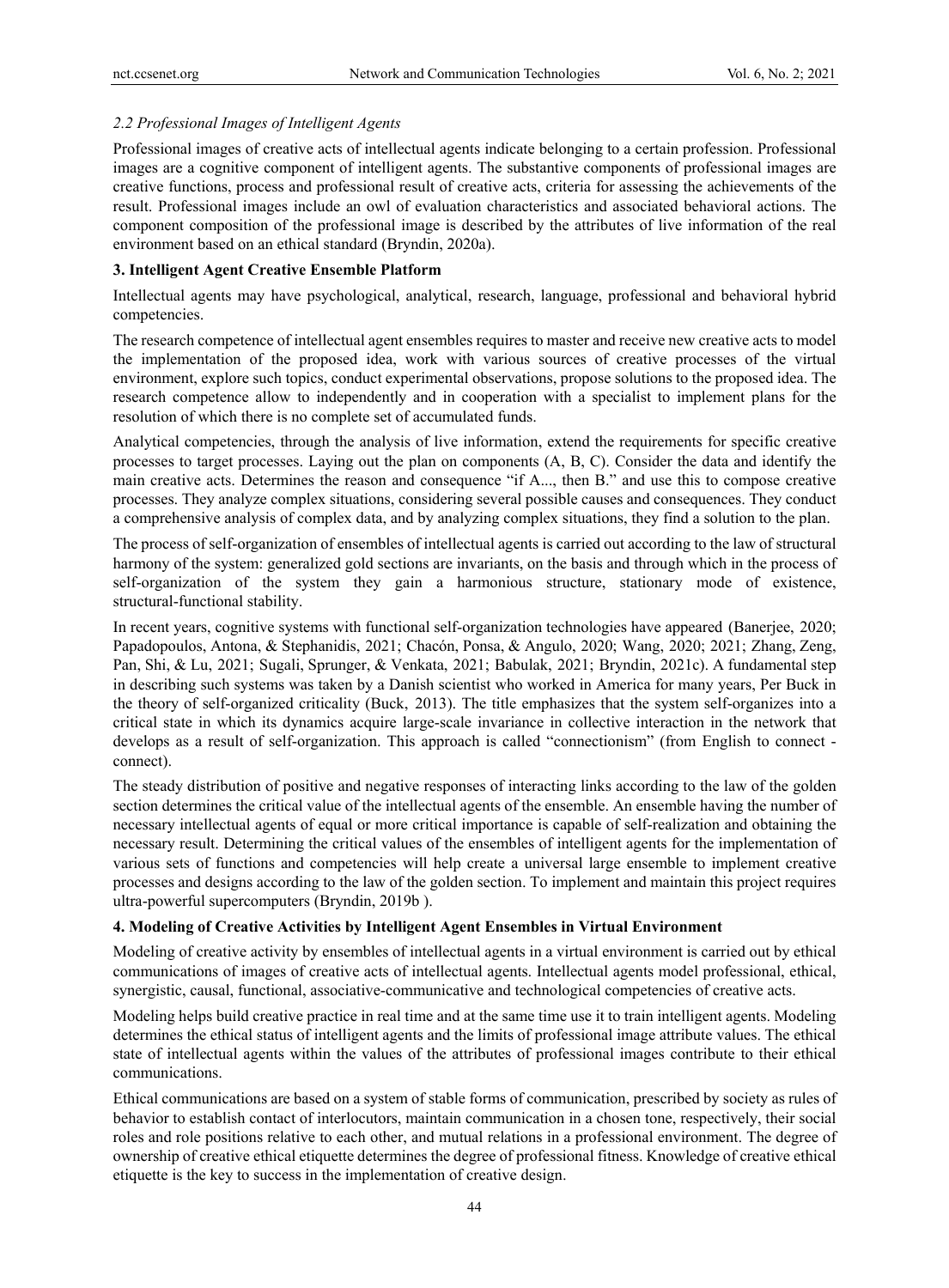Specialists in various fields have a need to summarize the experience of creative communication in one form or another and correlate it with the standards of ethics developed by humanity. In the field of creative relations, an objective assessment is introduced from an ethical point of view. Thus, taking into account the factors that form and determine creative etiquette, compliance with etiquette standards, contributes to the efficiency and efficiency of achieving the result with professional images of intellectual agents.

Communicative ethical behavior is a component of culture. Its core is values and principles, which are implemented in some norms and rules. Norms and rules are specific behavioral recommendations, prescriptions for behavior. These norms and rules are especially important to follow the professional images of intellectual agents in the creative field.

The ethics of creative communications is a set of moral norms, rules and ideas governing behavior and relations in the process of their production activities. The ethics of creative communications should be taken into account in its various manifestations: in the relationship between the ensembles of intellectual agents and the social environment, between the ensembles of intellectual agents in a virtual environment.

Taking into account the factors that form and determine linguistic, behavioral and active ethical communications of professional images, compliance with the norms and rules of communication and creative activity by intellectual agents contributes to the efficiency and effectiveness of their achievement of the result.

Ethical communication of professional images among themselves is carried out through intellectual agents with hybrid competencies, using mechanisms of coordination, cooperation or coalition according to ethical standard (Gershenson, 2020).

Diversification and mobility will align the life cycle of intelligent agents as a common benchmark for linking them to the environment. The environment is perceived through images and scenes. Scenes consist of a number of images. Scenes are static (paintings) and dynamic. Dynamic scenes are characterized by communications of creative acts of professional processes. Professional processes are composed of creative acts of intelligent agents. Some intellectual agents distinguish, others compare and find associations based on live information of cases of smart ethical communication-associative communications of ensembles of intellectual agents. Ensembles build trees from existing creative acts, both from top to bottom and from bottom to top. Based on the trees of creative acts, they apply branched models of logic to a set of live information data, taking into account the laws and features established during preliminary analysis, until they form a creative process through the tree of creative acts.

The recognition by experts of the execution of the plans of specialists by functional processes of ensembles of intellectual agents allows them to gain the status of creative processes.

### **5. Conclusion**

The analytical and research capabilities of intelligent agent ensembles and their ability to process big data can help solve the pressing problems of mankind with powerful supercomputers. Robotic large ensembles of intelligent agents with smart hybrid competencies will gradually acquire human creative abilities. People will provide creative activities with them through wireless and mobile networks.

### **References**

- Babulak, E. (2021). Third Millennium Life Saving Smart Cyberspace Driven by AI and Robotics. *COJ Robotics & Artificial Intelligence*, *1*, 1-2. https://doi.org/10.4018/978-1-7998-3499-1.ch001
- Banerjee, S. (2020). A framework for designing compassionate and ethical artificial intelligence and artificial consciousness. *Interdisciplinary Description of Complex Systems: INDECS*, *18*(2-A), 85-95. https://doi.org/10.7287/peerj.preprints.3502v1
- Bryndin, E. (2019a). Collaboration of intelligent interoperable agents via smart interface. *International Journal on Data Science and Technology*, *5*(4), 66-72. https://doi.org/10.11648/j.ijdst.20190504.11
- Bryndin, E. (2019b). Supercomputer BEG with Artificial Intelligence of Optimal Resource Use and Management by Continuous Processing of Large Programs. *International Journal of Research in Engineering*, *1*(2), 9-14.
- Bryndin, E. (2020a). Creative communication safe ethical artificial intelligence in the era of technological development. *Software Engineering*, *8*(3), 13-23. https://doi.org/10.11648/j.se.20200803.11
- Bryndin, E. (2021a). Information Essence of Spiritual Substance and Universe and Man in Cosmology. *Saudi Journal of Humanities and Social Sciences, 6*(12), (In print).
- Bryndin, E. (2021b). Functional and Harmonious Self-Organization of Large Intellectual Agent Ensembles with Smart Hybrid Competencies. *COJ Robotics & Artificial Intelligence, 1*(4), 1-11.